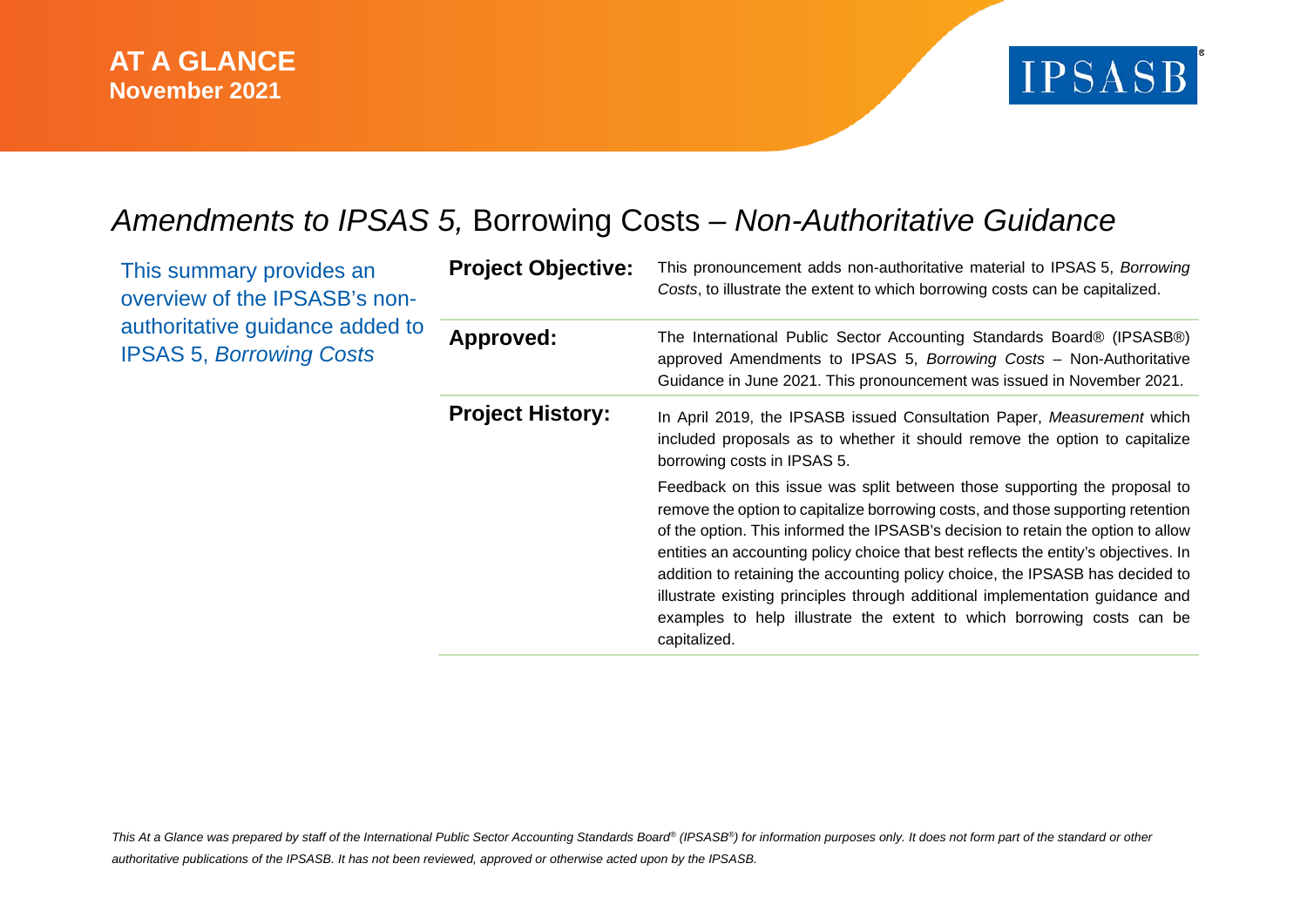# **IPSASB**

## Scope and Output

The IPSASB included additional non-authoritative guidance in IPSAS 5 to helps with the application of the standards in the public sector

### **IPSAS 5 Guidance Clarified**

This pronouncement adds non-authoritative guidance that illustrates how existing guidance for determining the extent to which borrowing costs can be capitalized. The guidance addresses public sector specific issues by focusing on transactions associated with capitalizing borrowing costs when funds are borrowed by a related entity or centralized lending program.

Adding guidance in IPSAS 5 illustrating the extent to which borrowing costs that are directly attributable to the acquisition, construction, or production of a qualifying asset can be capitalized facilitates the preparation of financial reporting information that is relevant, faithfully representative, and comparable for these important public sector transactions.

#### **Figure 1: Non-Authoritative Guidance Added to IPSAS 5**

| <b>Implementation Guidance</b> |                                                                                                             |  |  |
|--------------------------------|-------------------------------------------------------------------------------------------------------------|--|--|
| A.1                            | Period of Borrowing Cost Capitalization                                                                     |  |  |
| A.2                            | Limit on Capitalization                                                                                     |  |  |
| A.3                            | Asset Funded through Transfers                                                                              |  |  |
| A.4                            | Asset Funded through a Centralized Lending Program – Interest<br>Rates                                      |  |  |
| A.5                            | Asset Funded through an Entity's Own General Borrowing -<br>Borrowings are not Specific to Qualifying Asset |  |  |
| A.6                            | Asset Funded through General Borrowings – Range of Debt<br>Instruments                                      |  |  |
| <b>Illustrative Examples</b>   |                                                                                                             |  |  |
| 1                              | Qualifying Asset Constructed Over a Period of Time                                                          |  |  |
| $\mathbf{2}$                   | Centralized Borrowing Program - Eligible Borrowing Costs                                                    |  |  |
| 3                              | General Borrowing - Weighted Average Cost of Borrowing                                                      |  |  |
| 4                              | Specific Borrowing – Borrowing for Part of Qualifying Asset's<br>Amount                                     |  |  |
|                                |                                                                                                             |  |  |